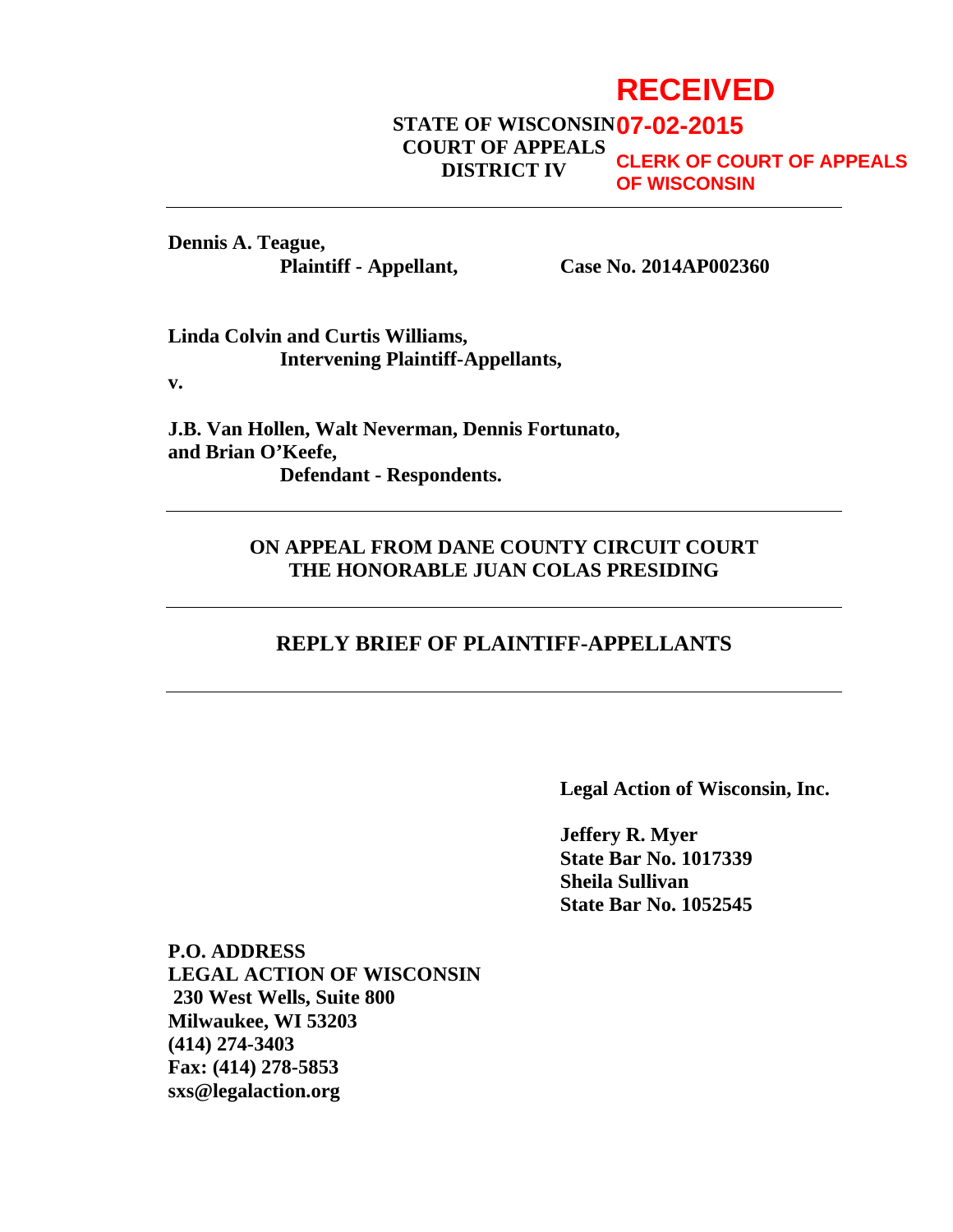| I. GLOBAL BALANCING CANNOT BE APPLIED TO              |
|-------------------------------------------------------|
| <b>JUSTIFY RELEASE OF NAME-BASED RECORD</b>           |
| <b>REPORTS ON KNOWN VICTIMS OF IDENTITY THEFT.  1</b> |
| II. CIB'S INTERPRETATION OF "PERTAIN" IS ABSURD 3     |
| III. CIB'S DISCRIMINATORY CLASSIFICATION OF           |
|                                                       |
| IV. DENYING INNOCENT IDENTITY THEFT VICTIMS CLEAN     |
| <b>CRIMINAL HISTORY REPORTS IS "STIGMA PLUS."  8</b>  |
| V. CIB'S ALIAS POLICY VIOLATES SUBSTANTIVE            |
|                                                       |
|                                                       |
| <b>Certificates of Form and Length</b>                |
|                                                       |
|                                                       |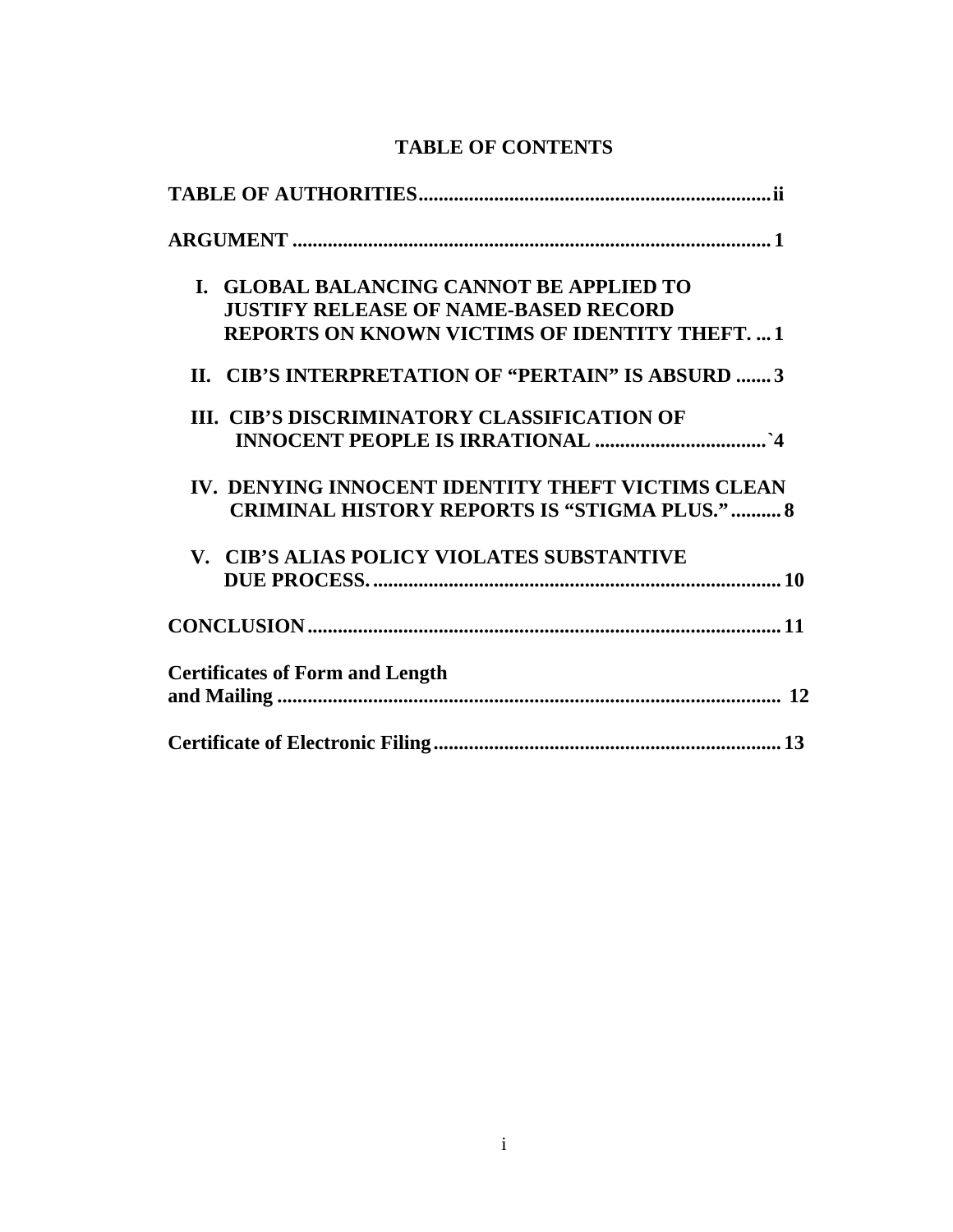## **Table of Authorities**

| <b>Cases</b>                                                            |
|-------------------------------------------------------------------------|
| Charolais Breeding Ranches, Ltd. v. FPC Secs. Corp,                     |
| Gaona v. US Investigations Servs. Prof'l Servs. Div., Inc.,             |
| Hempel v. City of Baraboo,                                              |
| Kitchen v. Herbert,                                                     |
| Klein v. Wisconsin Resource Center,                                     |
| Kraemer Brothers, Inc. v. Dane County,                                  |
| Kroeplin v. DNR,<br>2006 WI App 227, 297 Wis.2d 254, 725 N.W.2d 286 1,2 |
| Linzmeyer v. Forcey,                                                    |
| Mathews v. Eldridge,                                                    |
| Monfils v. Charles,                                                     |
| MTEA v. Milwaukee Board of School Directors,                            |
| Newspapers Inc. v. Breier,                                              |
| Obergefell v. Hodges,                                                   |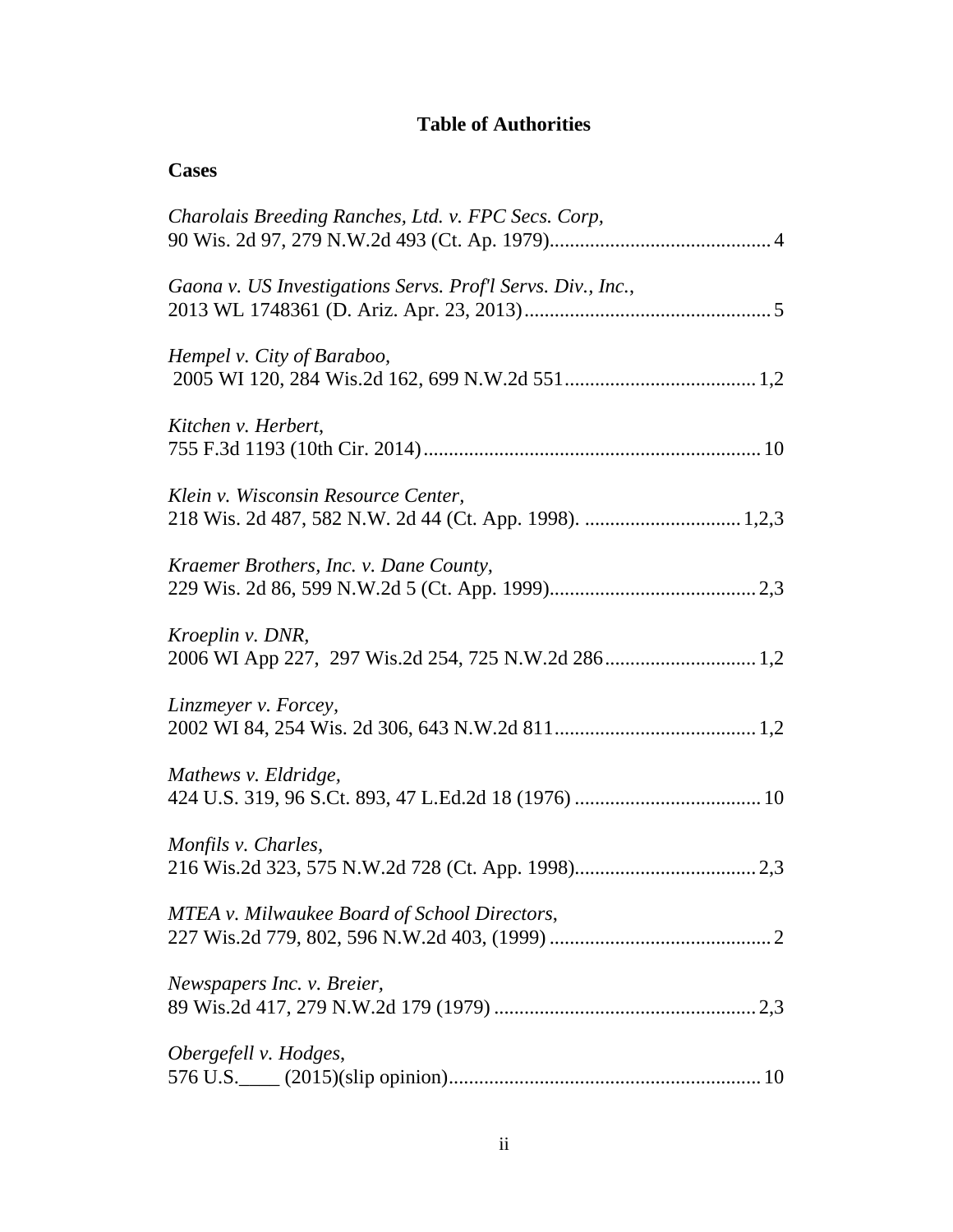| State ex rel. Grand Bazaar Liquors, Inc. v. City of Milwaukee, |  |
|----------------------------------------------------------------|--|
| <i>Troxel v. Granville,</i>                                    |  |
| United States v. Stein,                                        |  |
| Weis v. City of Milwaukee,                                     |  |
| Woznicki v. Erickson,                                          |  |
|                                                                |  |

### **Statutes**

|--|

# **Other Authorities**

| Ronald D. Rotunda & John E. Nowack,                    |  |
|--------------------------------------------------------|--|
| Treatise on Constitutional Law Substance and Procedure |  |
|                                                        |  |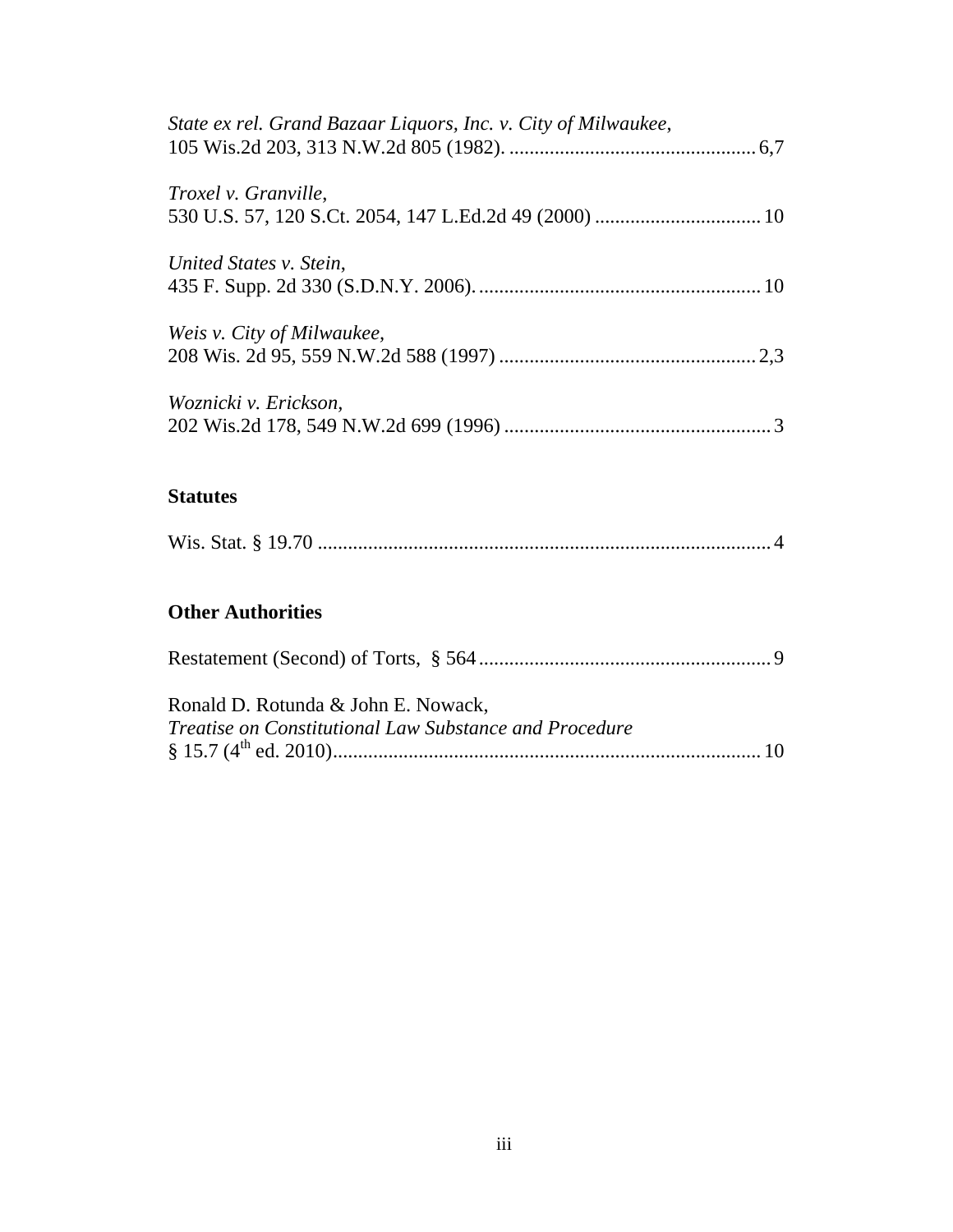#### **ARGUMENT**

#### **I. GLOBAL BALANCING CANNOT BE APPLIED TO JUSTIFY RELEASE OF NAME-BASED RECORD REPORTS ON KNOWN VICTIMS OF IDENTITY THEFT.**

The parties agree the standard of review is *de novo* and that CIB does not balance competing interests each time it responds to record requests about subjects like Teague because the agency has already "globally" balanced the interests in favor of disclosure. Resp't. Br. at 13

CIB asks the Court to affirm this global balancing for four reasons, all of which should be rejected.

CIB's first claim — that the public records law is not applicable because plaintiffs are "attempting to litigate a search process, and not records" — misstates Teague's complaint. Plaintiffs are not "litigat[ing] a search process." CIB's search algorithms can be as precise or sloppy as CIB chooses without implicating the public records law. Further, CIB can disseminate whatever information it chooses to law enforcement agencies without implicating public records law. However, when CIB chooses to disclose information to public requesters, the public records law and its common law balancing test apply.

The balancing test applies, despite CIB's second argument, both to decisions to withhold information and to release information. Independent of the agency's decision, courts balance the interests when affirming the withholding to the information as in *Hempel v. City of Baraboo,* 2005 WI 120, ¶ 63, 284 Wis.2d 162, 699 N.W.2d 551, reversing withholding, as in *Kroeplin v. DNR,* 2006 WI App 227, 297 Wis.2d 254, 725 N.W.2d 286, affirming release, as in *Linzmeyer v. Forcey,* 2002 WI 84, 254 Wis. 2d 306, 643 N.W.2d 811, or reversing release,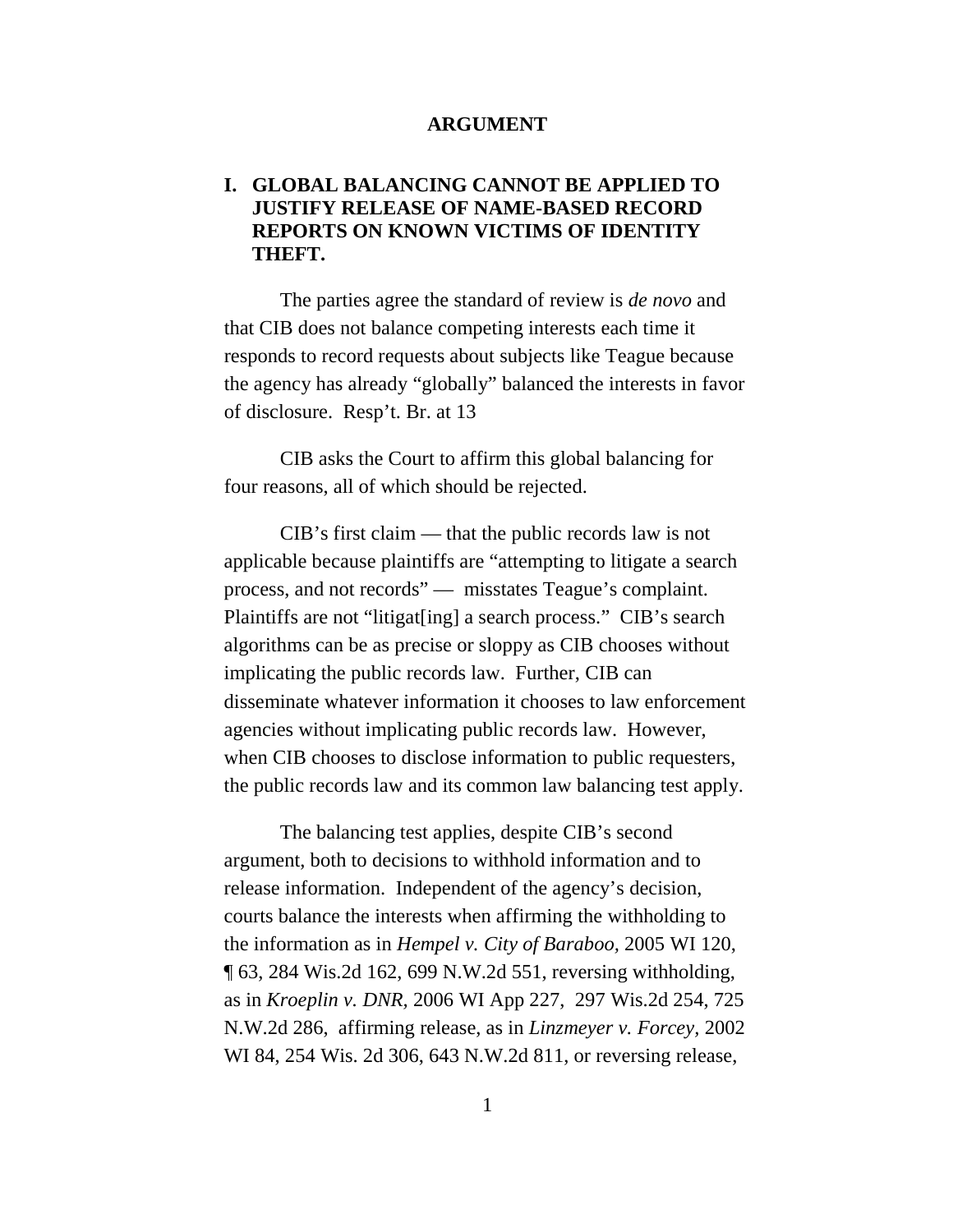as in *Klein v. Wisconsin Resource Center,* 218 Wis.2d 487, 582 N.W. 2d 44 (1998).

CIB's third justification for global balancing, that all criminal records contain the same kind of information, fails because the record of a person with no criminal history does not contain all the same information as the record of someone with a criminal history. The innocent person's "record" has no picture, no SID number, no list of arrests and convictions. CIB does not respond to Teague's discussion of *Newspapers Inc. v. Breier,* 89 Wis. 2d 417, 279 N.W.2d 179 (1979) (App. Brf. at 10-13), and its observation that the decision to release police blotters is different from the deicision to release rap sheets — even though both records contain some of the same information.

While the results of the common law balancing change depending on all the circumstances, the duty to balance all the public interests does not. While the public interest in protecting the names and addresses of public employees is less strong than in protecting the same information about non-government employees, *Kraemer Brothers, Inc. v. Dane County,* 229 Wis. 2d 86, 599 N.W.2d 5 (Ct. App. 1999), even accurate information about public employees and the performance of their duties must sometimes be withheld under the *de novo* common law balancing test. *See, e.g., Klein v. Wisconsin Resource Center,* 218 Wis.2d 487; *MTEA v. Milwaukee Board of School Directors*, 227 Wis. 2d 779, 802, 596 N.W.2d 403, (1999) *citing Monfils v. Charles,* 216 Wis.2d 323, 575 N.W.2d 728 (Ct. App. 1998); *Weis v. City of Milwaukee,* 208 Wis.2d 95, 559 N.W.2d 588 (1997)(Bablitch, J., concurring, for majority).

The balancing test prohibits global balancing because there are always **other** relevant facts to consider, whether the information sought is about criminal investigations (*Linzmeyer, Breier)*, or government operations ( *Hempel, Kroeplin)*, or the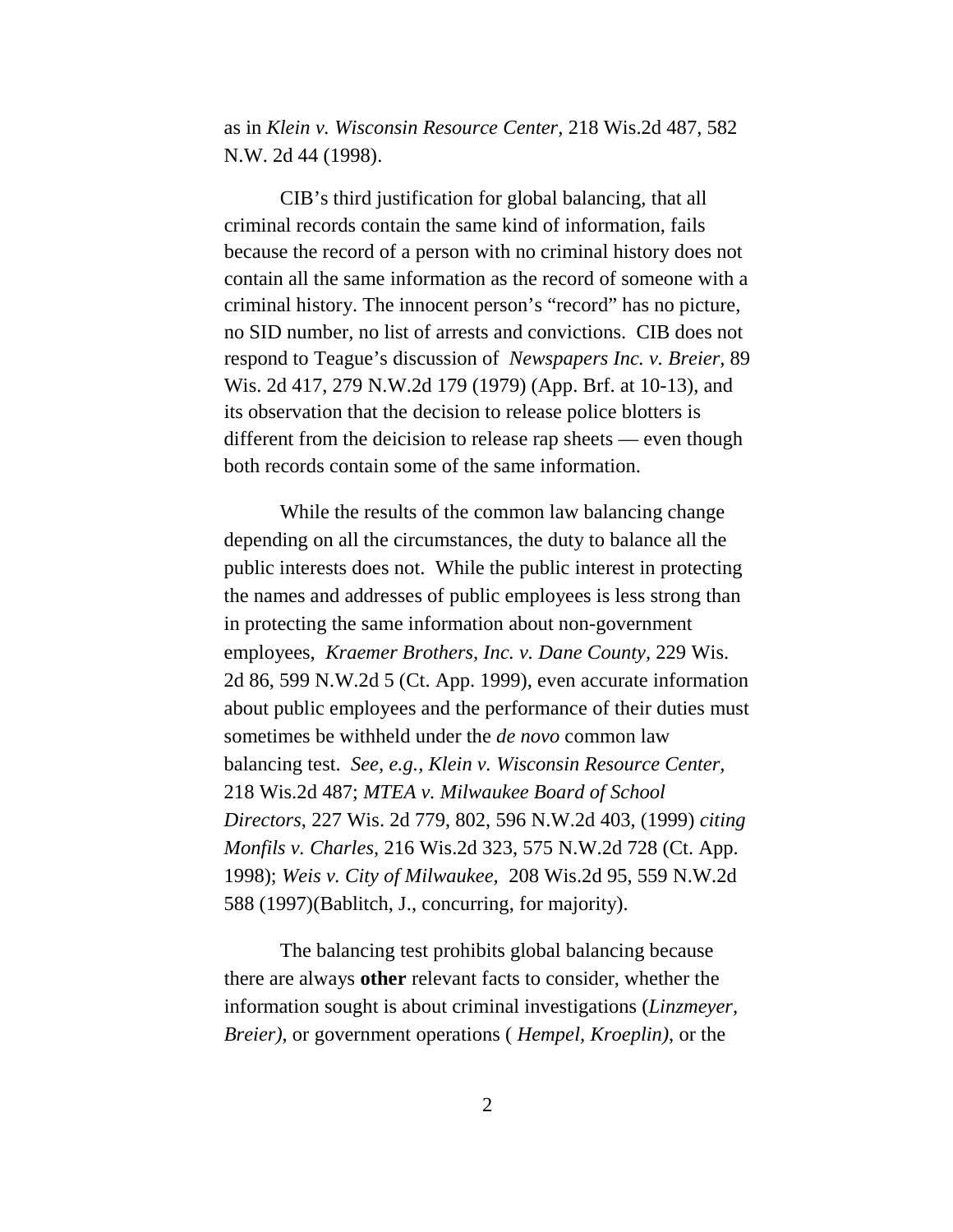record subject's colorable fear adverse consequences (*Klein, Monfils, Weiss)*.

In its *de novo* review, this Court should weigh all of the "relevant characteristics," including those CIB has ignored: (1) CIB does not clarify whether the report generated is about the person for whom information is sought; (2) CIB's "match" process is stunningly unreliable (See App. Br. at 6, n.3); and (3) CIB knows successful challengers, like Teague, do not have criminal records (A.App. 262-264, 273).

The Court should also weigh the **public** interests (1) in receiving accurate information that is actually about the person for whom the information is sought, and (2) in protecting the reputations and privacy of innocent citizens which the appellate courts explicitly recognized in *Breier, Woznicki,* 202 Wis.2d 178, 549 N.W.2d 699 (1996), and *Kraemer.* It is not, as CIB's brief's fourth argument denigrates, a mere "potential for embarrassment," but the **public** interest in protecting reputations of innocent citizens because we are all potential victims of identity theft.

Because these public interests ignored by CIB outweigh the public interest in disclosing highly defamatory information about the wrong person, this Court should order CIB to stop releasing any record, except the return "No criminal history found," in response to name-based background checks about known successful challengers like Teague.

#### **II. CIB'S INTERPRETATION OF "PERTAIN" IS ABSURD.**

CIB's argument that its association of Parker's criminal history information with Teague's name and date of birth (personal identifiers) somehow does not "pertain" to Teague must be rejected because it leads to absurd results.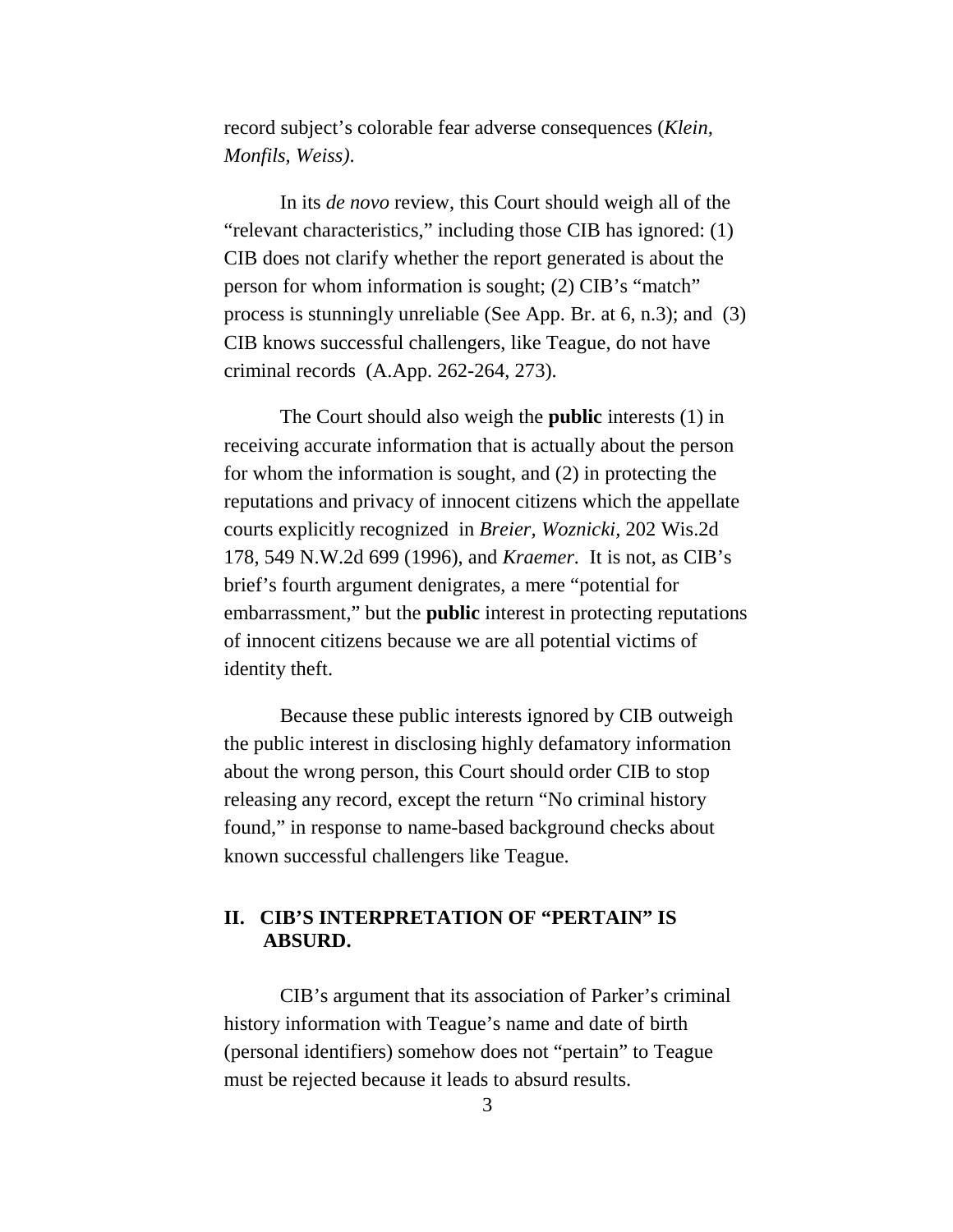The real life example of State Bar Numbers (SBNs) makes that absurdity clear. Each SBN is a personal identifier of a lawyer. When a SBN is entered into CCAP, a lawyer gets associated with a particular case. If the association is flawed, either because of a clerk's typographical error or some other error, such as entering the SBN for one Sheila Sullivan rather than another (there are two of them), case information is associated with the wrong lawyer. Under those circumstances, the CCAP record will "pertain" to the wrong lawyer until CCAP corrects the association to the wrong SBN.

Under Teague's definition of "pertain," Wis. Stat. § 19.70 authorizes the wrongfully associated lawyer to have the information corrected on CCAP. Under the CIB's interpretation, the wrongly associated lawyer could not correct the record because the "underlying" information does not "pertain" to the non-involved lawyer. That result is absurd and unnecessary.

#### **III. CIB'S DISCRIMINATORY CLASSIFICATION OF INNOCENT PEOPLE IS IRRATIONAL.**

CIB'S claim, at 21, that Teague's argument for a heightened rational basis review was not preserved is wrong because Teague made that argument at summary judgment, (R. 22:7, n.18). A tighter fit under the rational basis test is required because CIB's alias policy is not the legislature's choice but is unpromulgated and sub-regulatory. CIB never addresses the substance of this argument and should therefore be deemed to have conceded it. *See, e.g., Charolais Breeding Ranches, Ltd. v. FPC Secs. Corp,* 90 Wis.2d 97, 109, 279 N.W.2d 493 (Ct. Ap. 1979).

CIB argues (at 23-24) that its policy does not violate equal protection because "no governmental actor" causes the alleged harm. While the "harm" may be attributed to private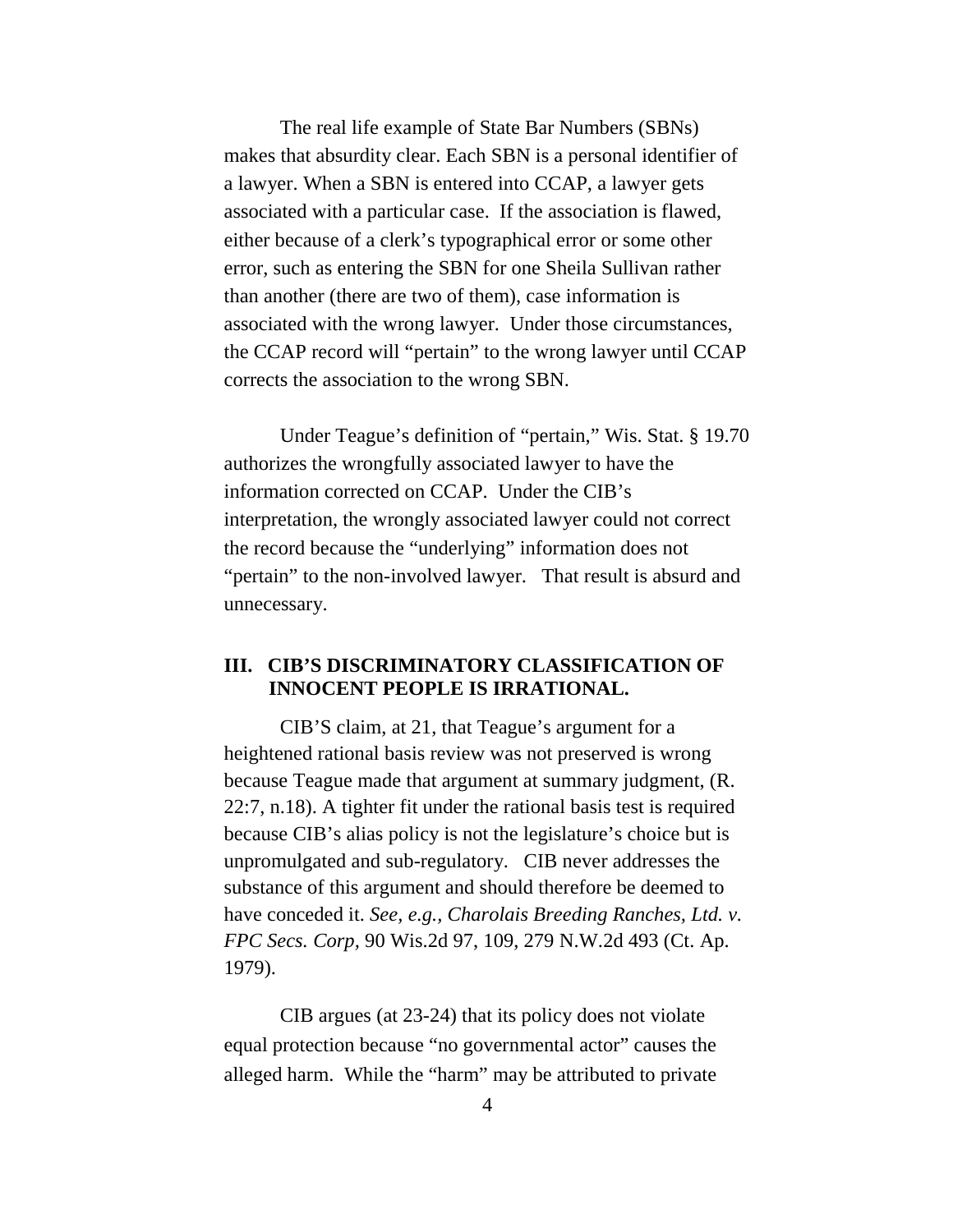citizens mislead by CIB's reports, it is CIB that chooses which innocent people will receive a clean report and which, like Teague, will not. CIB could produce the following exemplar report in response to background checks for all innocent people, including the plaintiffs.

This criminal background check was performed by searching the following data submitted to the Crime Information Bureau.

| Name          | DENNIS TEAGUE |
|---------------|---------------|
| Date of Birth | 10/04/1982    |
| Sex           | U             |
| Race          | U             |
|               |               |

The response is based on a search using the identification data supplied. Searches based solely on name and non-unique identifiers are not fully reliable. The CIB cannot guarantee that the information furnished pertains to the individual you are interested in.

NO CRIMINAL HISTORY FOUND.

Instead, CIB produces dense reports linking each plaintiff's name and date of birth to a lengthy criminal record of someone else. This result is unequivocally the product of CIB policy.

It appears that CIB concedes that there is no legitimate purpose in associating innocent people with criminals' records.<sup>[1](#page-8-0)</sup> The crux of CIB's argument (at 24) appears to be that CIB's purpose is to protect requestors from being "duped" by criminals using an alias. However, CIB's own rationalizations under the five-factors demonstrate the lack of fit between CIB's goal and its choice of means.

<span id="page-8-0"></span><sup>&</sup>lt;sup>1</sup> This point is so obvious few courts have been required to address it. In one of those few cases, an Arizona District Court held that federal law on background checks did not preempt state laws (including state defamation and negligence laws), observing that "no one alleges the goal of Congress was to have inaccurate and unreliable background checks."). *Gaona v. US Investigations Servs. Prof'l Servs. Div., Inc.*, 2013 WL 1748361, at \*7 (D. Ariz. Apr. 23, 2013)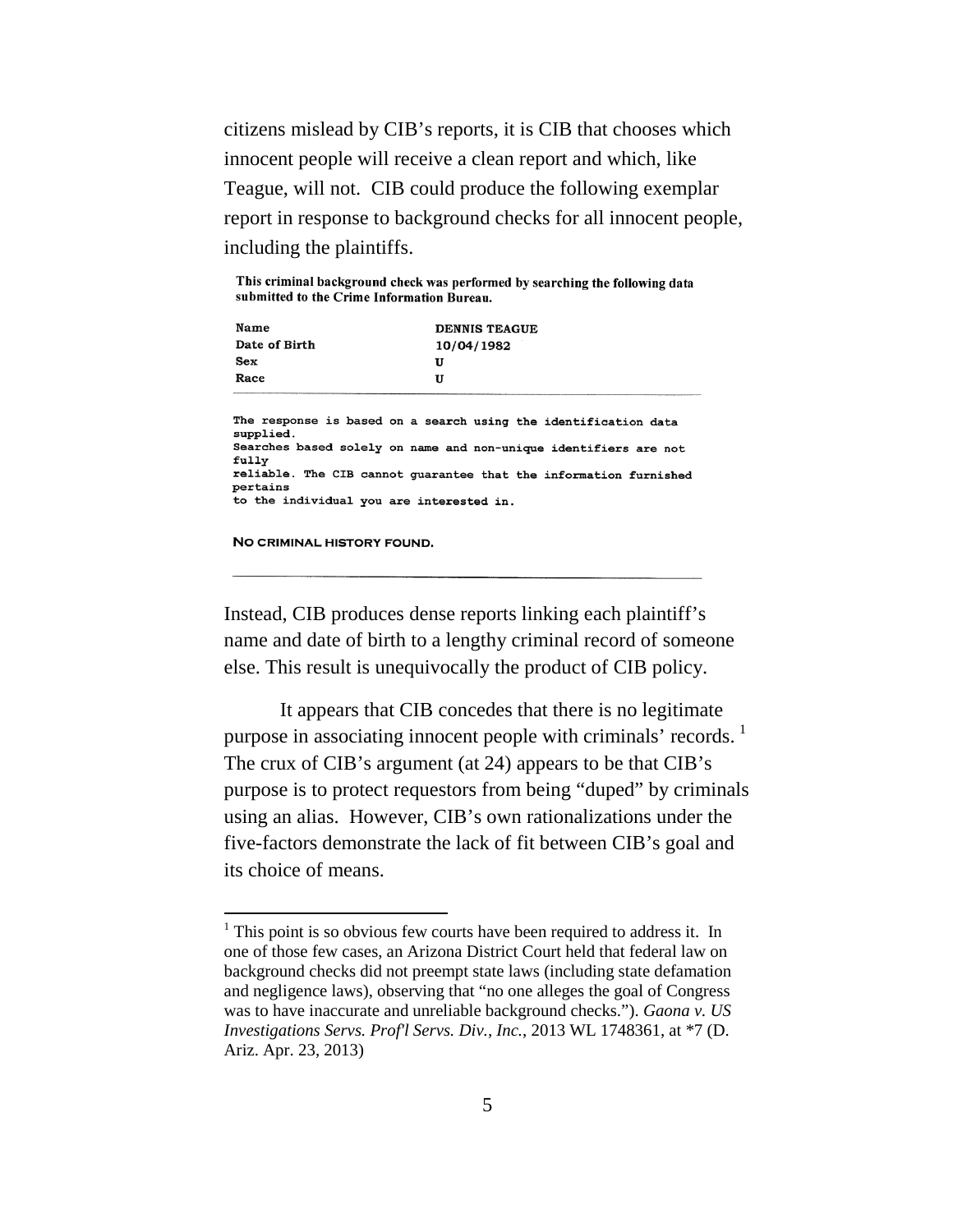CIB contends (at 26) the first factor, real, significant differences between the two classes of innocent people, is satisfied because "it makes sense to provide reports when someone searches for an alias." However, CIB does NOT return reports on Teague only when a requester seeks an alias. CIB returns the misleading report regardless of whether the requesters asked for aliases. If CIB means it "makes sense" to CIB to always treat name-based requests as if they were requests about criminals, rather than requests about innocent people, CIB's choice of means reflects CIB's belief about what a requestor **should** have asked for and **should** receive rather than what the requester asked for or any characteristic of the class of innocent people.

CIB next asserts (at 26) the "distinction is germane to the "purpose" because it is a "useful first step in detecting a trick." Here CIB's rationale appears to be that its alias policy logically induces requestors to figure out whether the report is about the person about whom the information was sought and **then** determine the true identity of the person with whom they are dealing. The far more obvious inference is that the subject of the report is (or might possibly be) a criminal, and a risk averse requestor will treat them as a criminal. Rather than the "trick" being detected, the victim is re-victimized.

Ensuring that tricksters do not provide false names to potential employers **would be** a proper state goal, but CIB's alias name policy does not logically promote that goal. That point is illustrated by *State ex rel. Grand Bazaar Liquors, Inc. v. City of Milwaukee*, 105 Wis.2d 203, 212, 313 N.W.2d 805, 810 (1982). *Grand Bazaar* invalidated on equal protection grounds an ordinance requiring applicants for Class A liquor licenses to receive 50% of their income from on-premises liquor sales. The claimed purpose of the ordinance was to limit the number of new liquor licenses. The discrimination among the class of applicants (grocery stores, with non-liquor sales greater than 50%, and liquor stores with more than 50% of sales from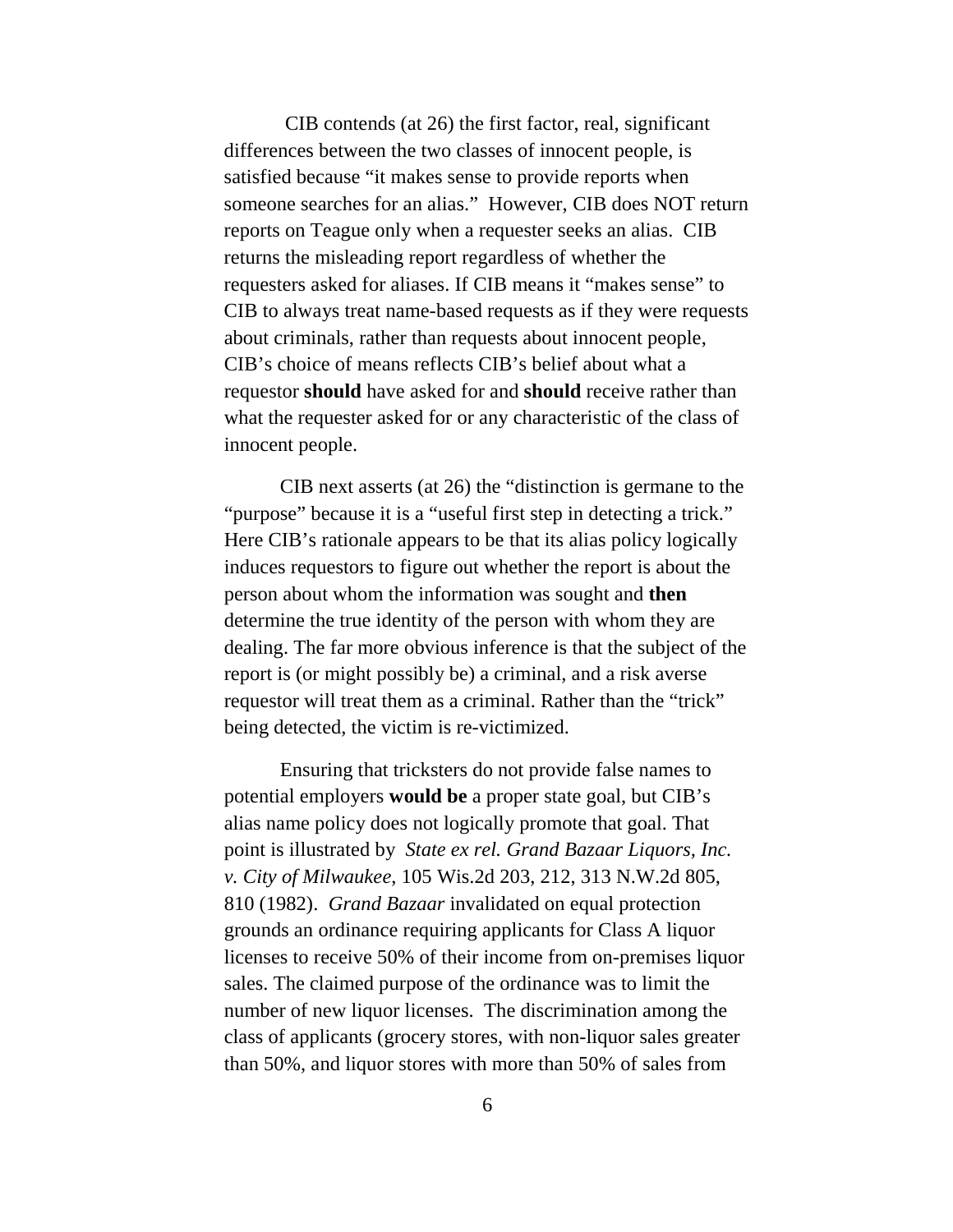liquor) failed because the means was not germane to the purpose of limiting the number of liquor licenses. "First, there is no evidence in the record to demonstrate … any public need to limit the number of new liquor licenses. Second, we note … the Common Council retains the ultimate right to limit the number of licensed establishments, with or without this ordinance." *Id*. "[U]ltimately … the ordinance only discriminates among applicants for a license; it does not limit the number of licenses issued." *Id*.

As in *Grand Bazaar,* CIB provided no evidence of any public problem with requesters being duped by tricksters using the same aliases and date of birth as they previously used during past police contacts. The trickster need simply invent a new alias or date of birth to thwart completely the purported governmental purpose. As in *Grand Bazaar,* CIB could directly address the problem it identifies by requiring more information about record subjects in its standard forms, thus making it harder for job seekers to "dupe" employers. Instead, CIB's alias policy, like the liquor license ordinance discriminating against grocery stores, merely discriminates against some innocent people without increasing the accuracy of name-based criminal background checks.

CIB's argument (at 26) that all searches are "subject to the same algorithms or human intervention," ignores the uncontroverted facts. CIB's system of sort of close name and sort of close birth date matching, with its inability to distinguish among alias and master names and its reliance on employee discretion to determine whether a match is close enough, means "the same algorithms or human intervention" produce unpredictable responses. Sometimes a name-based request for Teague produces a "no criminal history found result," and sometimes a variant name and date of birth within the same month (Teague) produces a false criminal record and sometimes it dies not (Mary Meyer; Christopher Peterson) See App. Brf, at 6, n.3.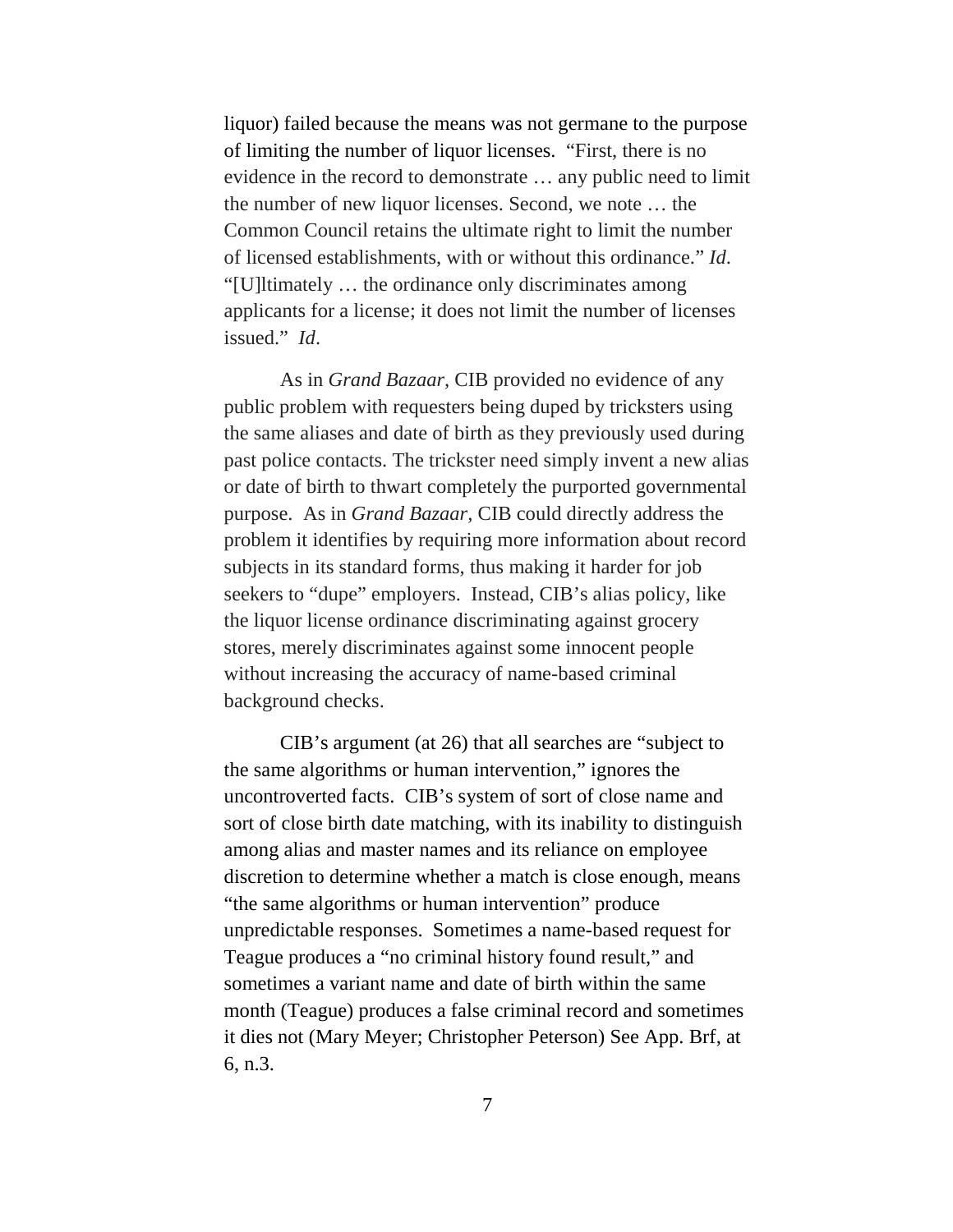Finally, CIB claims (at 26) "Teague implicitly concedes the public has an interest in learning of criminal histories" and "receiving a report based on an alias serves that purpose." Plaintiffs agree there is a legitimate government purpose in accurate background check reports about the person about whom the information is sought. That interest is not furthered in any way by an alias policy that guarantees that requests for reports on innocent victims of identity theft will inaccurately associate them with a criminal record. Any alleged public interest in receiving reports "quickly and relatively easily" is not significant if the costs of speed are increased systemic inaccuracy and discriminating against innocent victims of CIB's alias name policy.

#### **IV. DENYING INNOCENT IDENTITY THEFT VICTIMS CLEAN CRIMINAL HISTORY REPORTS IS "STIGMA PLUS."**

CIB's response to Teague's Due Process Clause claim attacks arguments Teague did not make.

With respect to the trial, Teague argued the circuit court's finding that the reports are not stigmatizing is "clearly erroneous" because (a) CIB offered no evidence about how the general public understands the reports; (b) the only evidence from actual users (Koehn and Sheets) was that they understood Teague's reports as referring to Teague (not Parker); and (c) Teague's experts explained exactly why average readers would reach that conclusion. App. Br., 30-31.

CIB does not challenge Teague's claim that CIB offered no evidence about how members of the public (non-police, non licensing agency employees) read the reports. Instead, CIB asserts (at 32-33) plaintiff's evidence is "irrelevant" or not compelling, because the experts (and, by implication, the actual users) had not worked in law enforcement and were not familiar with criminal history record reports. CIB misses the point because this case is **not** about how law enforcement reads the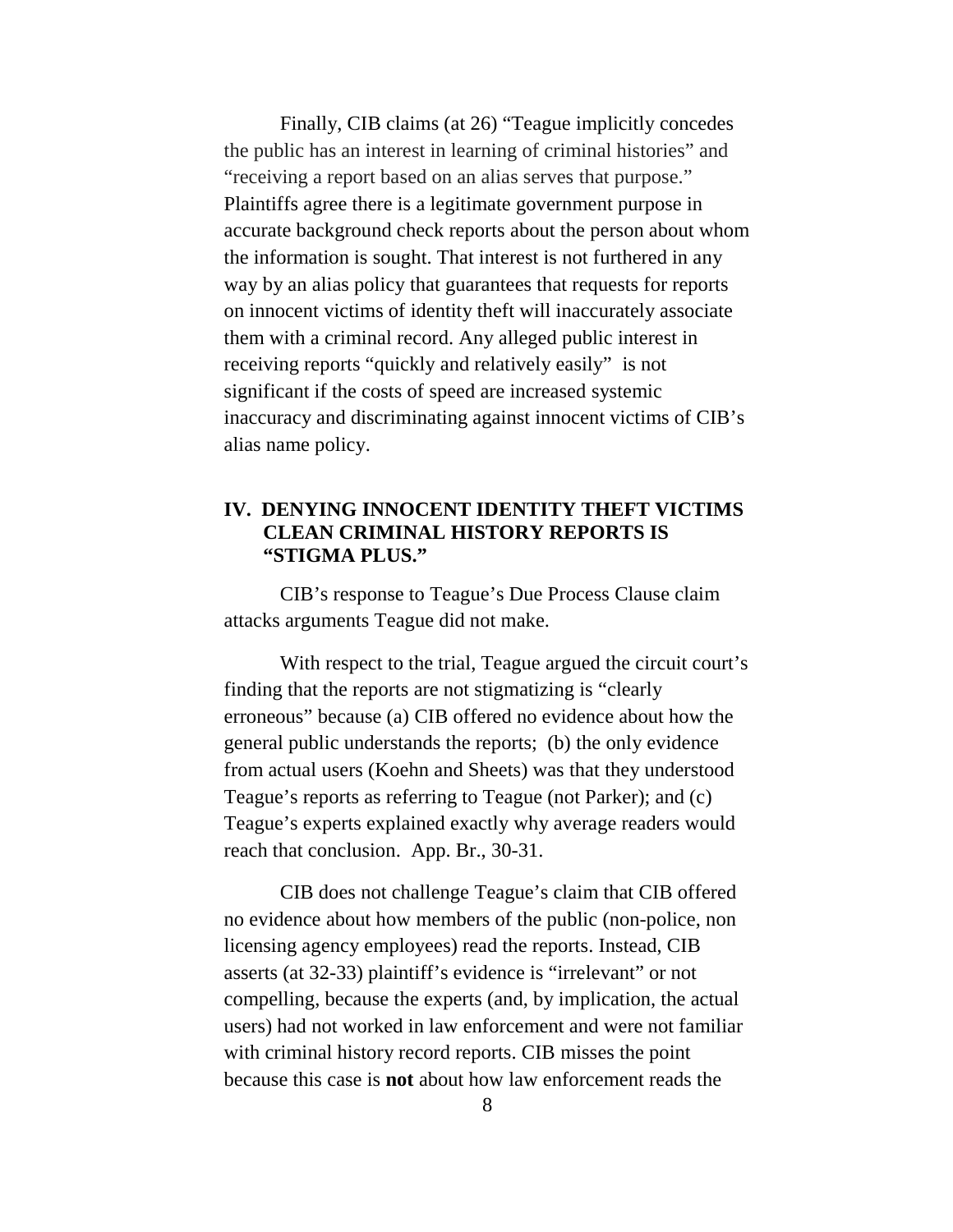reports. It is about how ordinary users understand CIB's reports, which is exactly what plaintiffs' evidence established without any contradiction or impeachment. Any contrary finding about how ordinary users understand CIB's reports is clearly erroneous.

As to law, "stigma" does not require that every ordinary reader understand CIB's reports as being about Teague. CIB's assertion (at 30) that the "fact that someone might decide [Teague] has a criminal record despite the disclaimers" would not support a claim against CIB mischaracterizes the law of defamation. *See Restatement (Second) of Torts*, §564 ("A defamatory communication is made concerning the person to whom its recipient correctly, **or mistakenly but reasonably**, understands that it was intended to refer.") No matter what CIB intended or believed about the reports in this case, if some ordinary readers reasonably believe the report is about the person about whom the information was requested, then the reports are defamatory and "stigmatizing" for due process purposes.

As to the "plus," CIB's repeated equation of "tangible harm" with the loss of particular jobs simply ignores the growing line of government database cases. The "plus" of "stigma plus" does not always require proof an individual was denied a specific job. When the State goes into the business of issuing credentials such as "clean" criminal history reports, an innocent person who is denied that credential suffers an alteration of status. Thus, the "plus" in Teague's case is appropriately analogized, not to the loss of government employment, but to those individuals stigmatized by being wrongfully placed on the child abuse and sex offender registries. The "plus" – or "tangible loss"— here, as it is in those cases, is the status change accompanying the stigmatizing reports generated by government databases.

Finally, this Court should ignore CIB's request, (at 31- 32), to find that Teague received enough "process" through the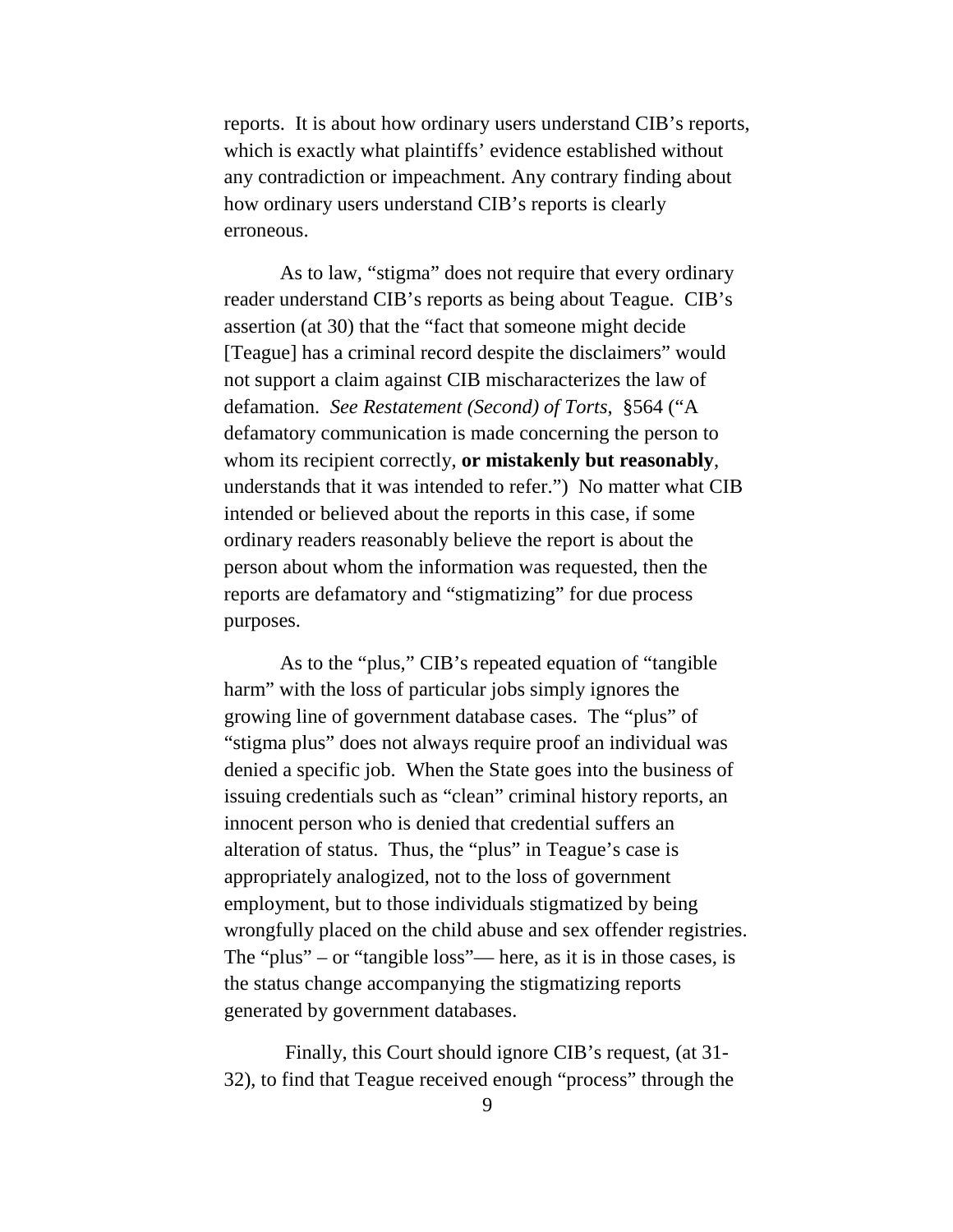letter issued by the CIB. The circuit court did not address the balancing required by *Mathews v. Eldridge,* 424 U.S. 319 (1976), and should be given that opportunity on remand.

#### **V. CIB'S ALIAS POLICY VIOLATES SUBSTANTIVE DUE PROCESS.**

Despite CIB's claims, Teague identified (at 38) a fundamental right protected by substantive due process -- the right not to be treated as a criminal until proven guilty in a fundamentally fair proceeding. S*ee United States v. Stein*, 435 F. Supp. 2d 330, 360-61 (S.D.N.Y. 2006). *See also,* 2 Ronald D. Rotunda & John E. Nowack, *Treatise on Constitutional Law Substance and Procedure* § 15.7 (4<sup>th</sup> ed. 2010) (Identifying fundamental rights, per the United States Supreme Court, as falling into six substantive categories: (1) the right to freedom of association; (2) the right to vote; (3) the right to interstate travel; (4) **the right to fairness in the criminal process (which includes the right to counsel and the right of access to the courts**); (5) the right to procedural due process; and (6) the right to privacy including personal rights such as freedom of choice in marital decisions).

Teague is thus not asking this Court to invent a new fundamental right. Rather, the Court is asked to recognize that CIB's policy infringes on an established fundamental right in an historically new context created by the State's decision to use its criminal database like a Google search. Substantive due process jurisprudence grows. *See. e.g., Kitchen v. Herbert*, 755 F.3d 1193, 1218 (10th Cir. 2014) ( the fundamental right to marry is not limited to couples of the opposite sex and involves personal freedoms beyond those associated with procreation). See also, *Obergefell v. Hodges*, 576 U.S.\_\_\_\_ (2015), *slip opinion* ("the reasons marriage is fundamental under the Constitution apply with equal force to same-sex couples")*; Troxel v. Granville*, 530 U.S. 57, 72-73 (2000)(recognizing that while grandparent visitation is "new" phenomenon, the context for evaluating its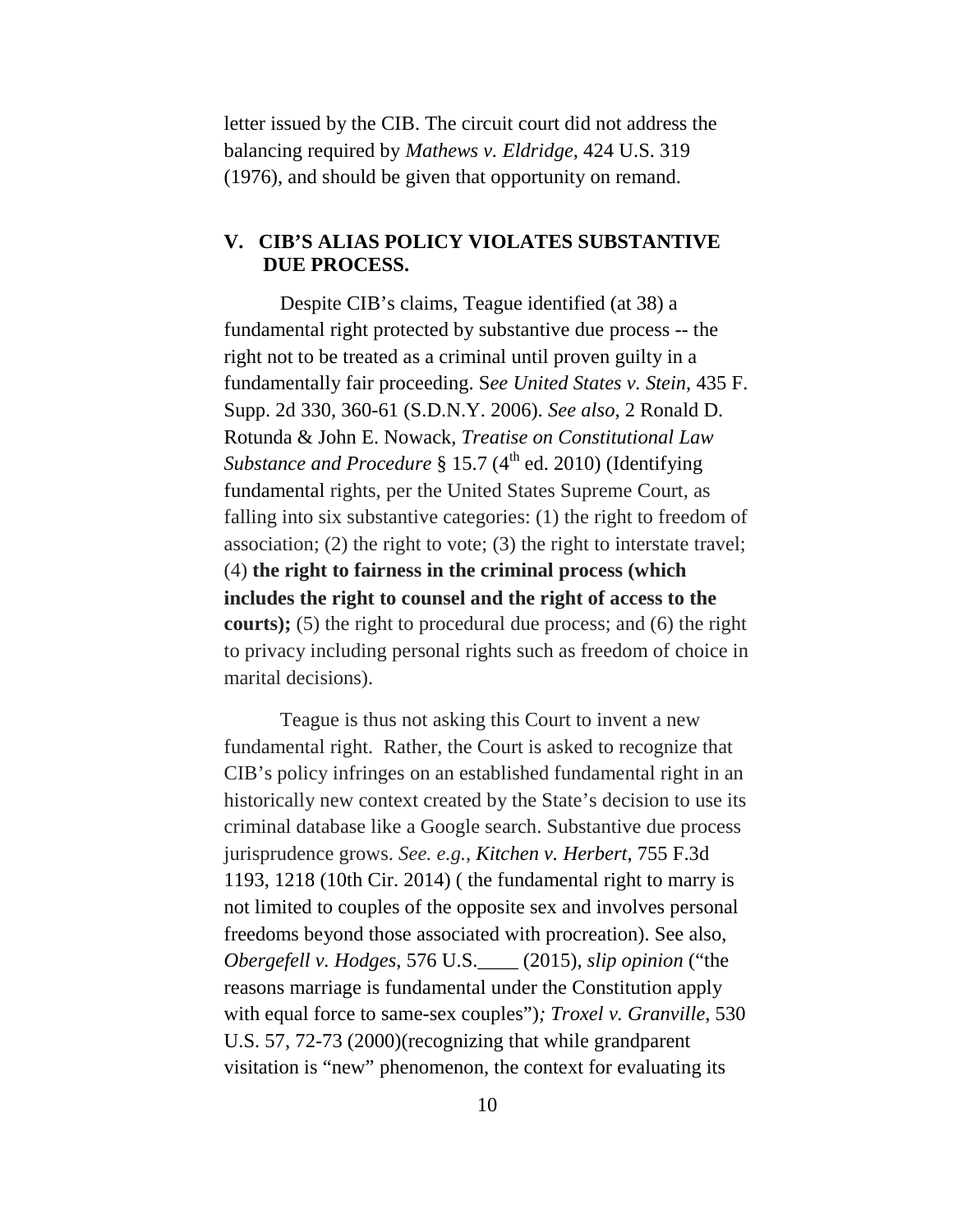constitutionality is the long-established fundamental right of parents to make child rearing decisions).

This Court should recognize that the liberty interest in not being made a criminal through "unjust procedures" encompasses more than freedom from imprisonment. It also includes a right to be free from stigmatizing associations with a criminal conviction history not one's own when that association is made systematically by the state agency charged with maintaining the state's archive of criminal history information, which agency knows the innocent citizen has no criminal record because the citizen has **already** proved that fact to the agency.

#### **CONCLUSION**

For the reasons stated above, the Court should reverse and remand for further proceedings.

Dated at Milwaukee, Wisconsin this  $2<sup>nd</sup>$  day of July, 2015.

s/ Jeffery R. Myer

Jeffery R. Myer, SBN 1017339 Sheila Sullivan, SBN 1052545 Attorneys for Plaintiff-Appellants

#### **P.O. ADDRESS**

LEGAL ACTION OF WISCONSIN 230 West Wells, Suite 800 Milwaukee, WI 53203 (414) 274-3403 Fax: (414) 278-5853 [sxs@legalaction.org](mailto:sxs@legalaction.org)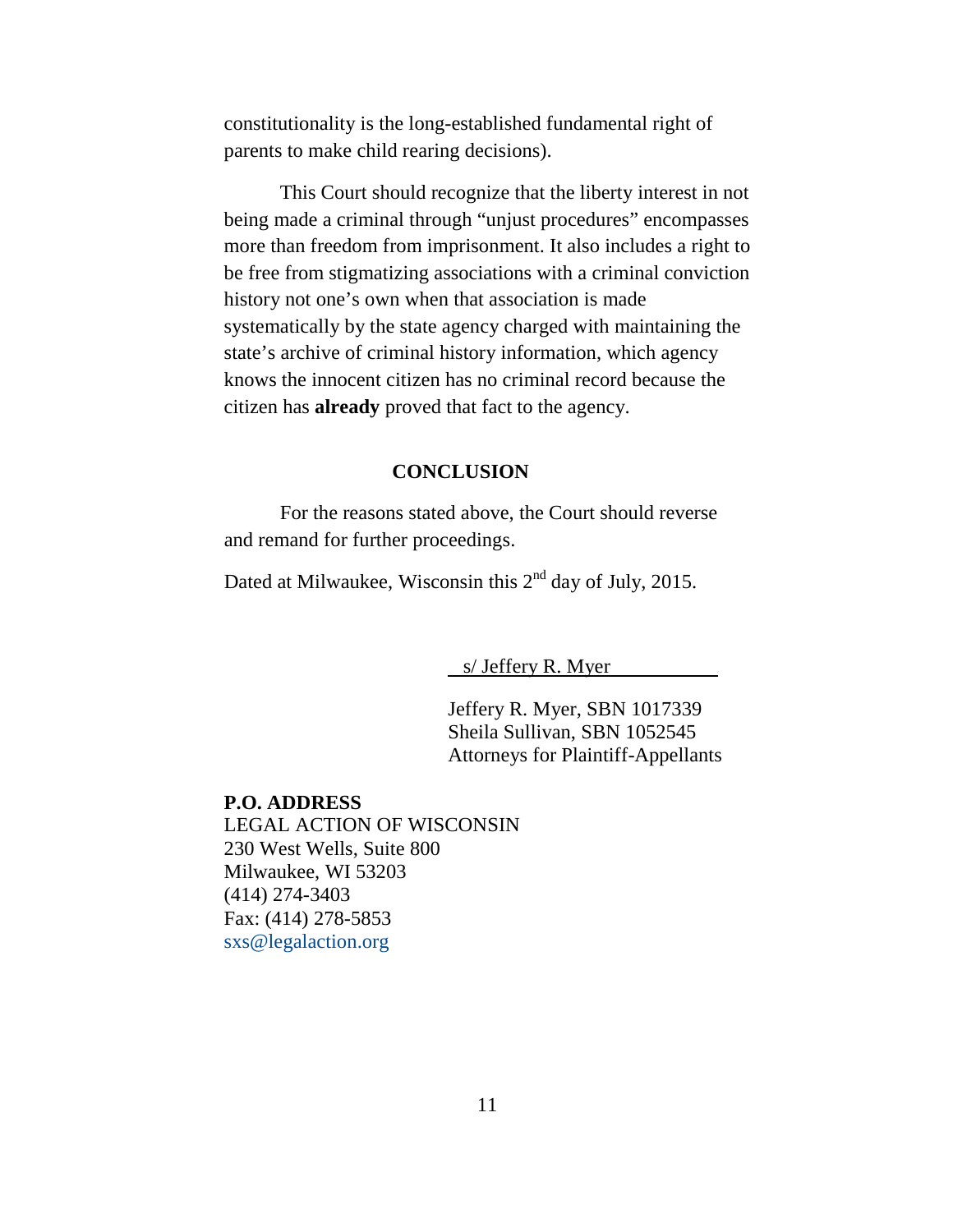#### **Form and Length Certification**

I hereby certify that this reply brief conforms to the rules contained in s. 809.19(8)(b) and (c) as modified by the court's order for a brief and appendix produced with a proportional serif font. The length of this brief is 2,991 words.

Dated this  $2<sup>nd</sup>$  day of July , 2015, in Milwaukee, Wisconsin.

s/ Jeffery R. Myer Jeffrey R. Myer, SBN 1017339

#### **Certificate of Service By Mail or Courier**

I hereby certify that:

Ten (10) copies of Appellant's Reply Brief were deposited, charges prepaid with with a courier for three day or sooner delivery, or the United States Postal Service, first class, for delivery to the Clerk of the Court of Appeals and an additional three (3) copies of this brief and certifications were similarly deposited, charges prepaid, for delivery to

> Anthony D Russomanno Assistant Attorney General Wisconsin Department of Justice Post Office Box 7857 Madison, WI 53707

Dated this  $2<sup>nd</sup>$  day of July, 2015, in Milwaukee, Wisconsin.

s/ Jeffery R. Myer Jeffrey R. Myer, SBN 1017339